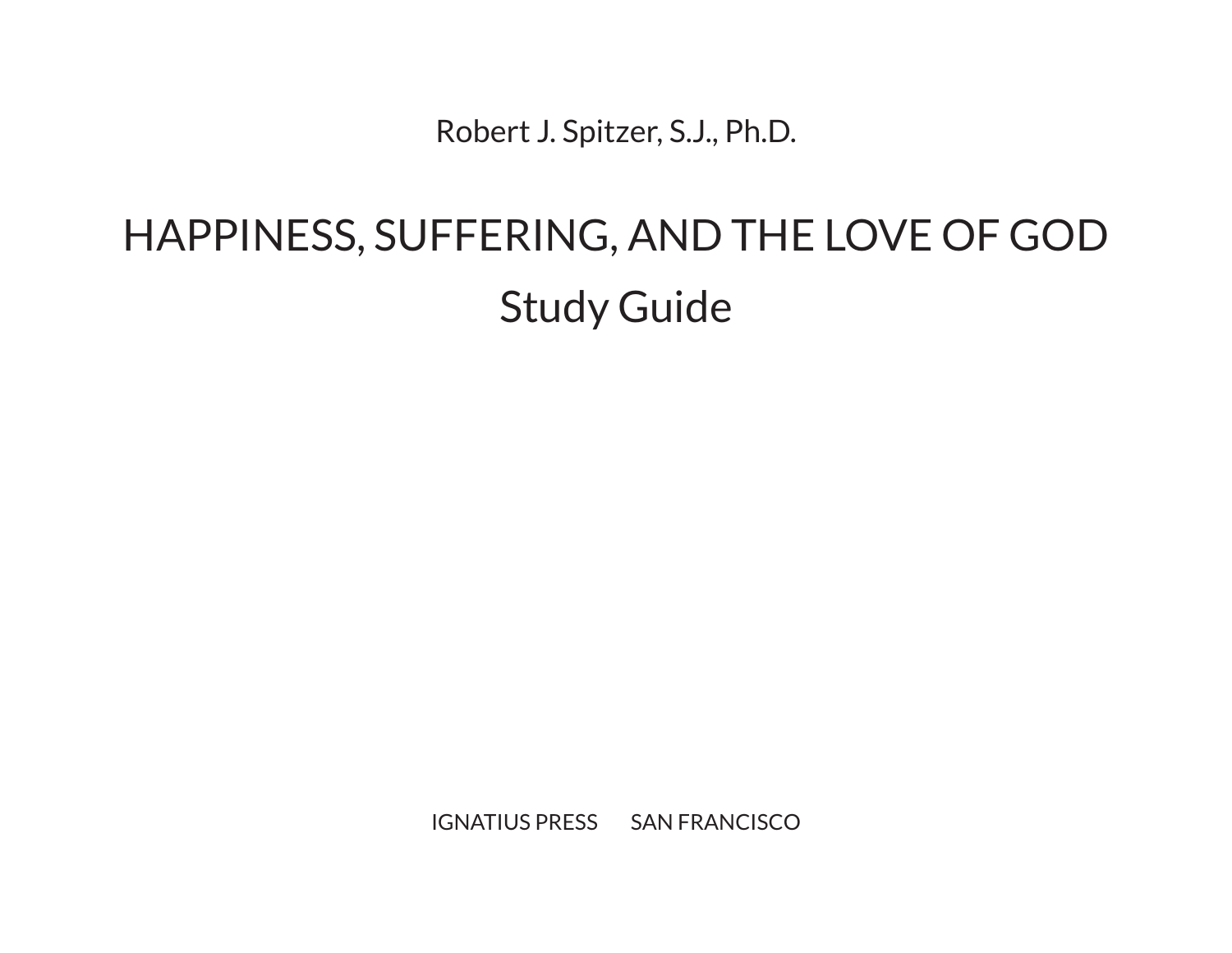### **Contents**

#### **Lesson One—The Four Levels of Happiness** I. Series Introduction: What Happiness Means to You 7 II. Series Overview: The Four Levels of Happiness 11 III. Conclusion: Our Experience of Happiness 21 **Lesson Two—The Comparison Game** I. Which Level of Happiness Is Dominant? 23 II. The Comparison Game 26 III. Escaping the Comparison Game IV. The Four Levels Are a Progression 36 V. Conclusion 38 **Lesson Three—The Faith to Reach Transcendence** I. The Benefits of Level 3 41 II. Happiness Is Forever 43 III. Conclusion—The Life of Faith 56 **Lesson Four—Level 4 Evidence: Near-Death Experiences** I. What Is a Near-Death Experience? 58 II. Alternative Explanations 60 III. Evidence for a Nonphysical Cause 62 IV. Conclusion 65

#### **Lesson Five—Level 4 Evidence: The Resurrection** I. Saint Paul and the Resurrection's Witnesses 67 II. Modern Historical Investigation 70 III. Scholarly Consensus 74 IV. Conclusion: Why Does It Matter? 75 **Lesson Six—Transcendence: Is Unconditional Love Real?** I. Skepticism about a Loving God 77 II. Signs of Love in Near-Death Experiences 79 III. Signs of Love in Jesus 80 IV. Competing Views of God: The Problem of Hell 84 V. Competing Views of God: The Problem of Evil 86 VI. Conclusion 87 **Lesson Seven—Happiness, Love, and Suffering** I. The Problem of Suffering 89 II. What Is Love 91 III. Suffering and Purpose 97 IV. Conclusion 101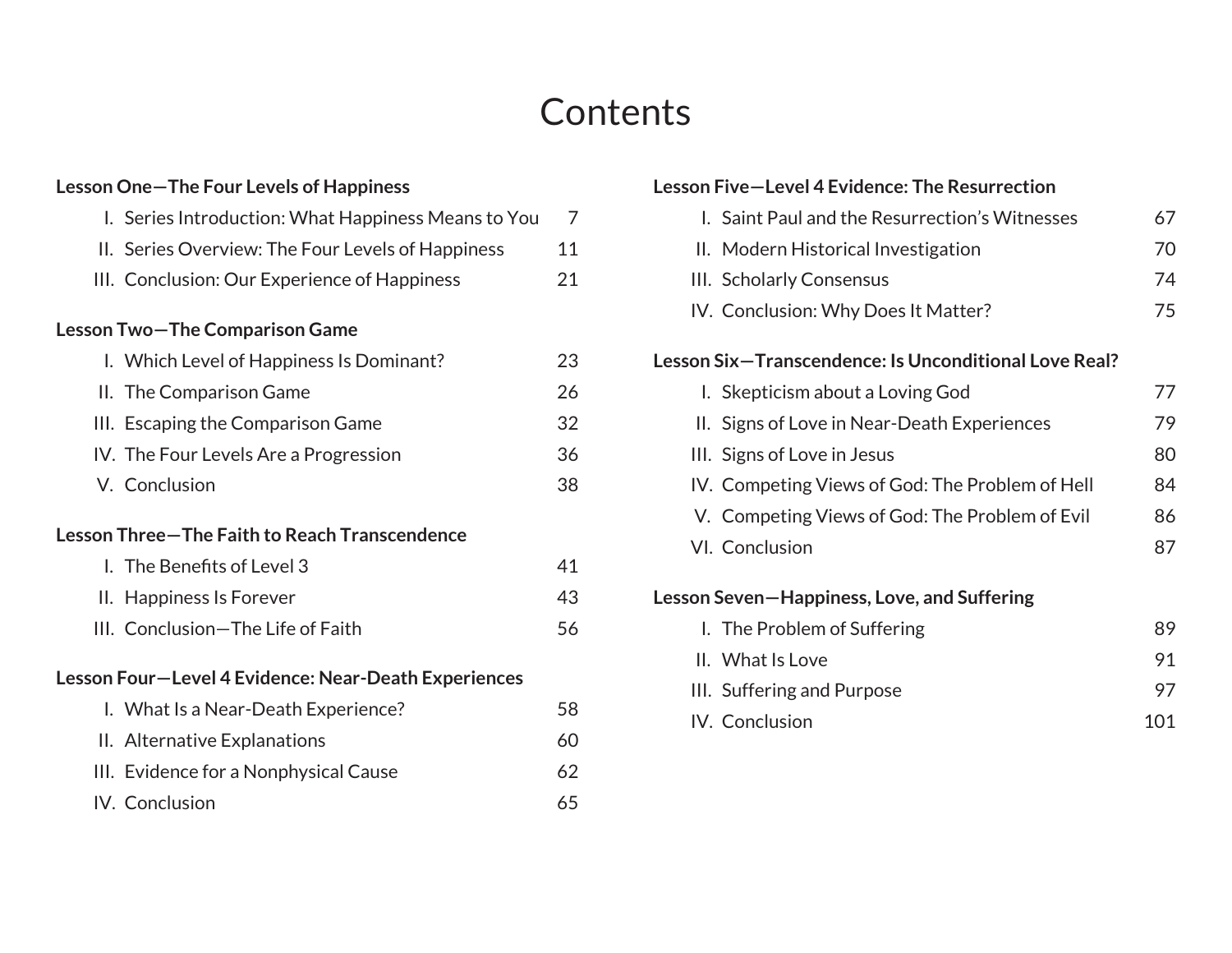# **Outline Summary**

# **I. Series Introduction: What Happiness Means to You**



#### **The Mystery of Unhappiness**

What does it take to be happy?

Sometimes people seem to have everything they could ever want, but they are still unhappy. Maybe you or someone you know has desired something for a long time, but then—unexpectedly—still felt empty after getting it.

We all want to avoid being unhappy, but often we don't seem to know how-or, since we live in a world with evil and suffering, if it's even possible.

It's strange that we need happiness so much and can still know so little about what it is. This series is dedicated to helping you understand more deeply what happiness is and examine how you are pursuing happiness in your own life.

| <b>NOTES</b> |  |  |
|--------------|--|--|
|              |  |  |
|              |  |  |
|              |  |  |
|              |  |  |
|              |  |  |
|              |  |  |
|              |  |  |
|              |  |  |
|              |  |  |

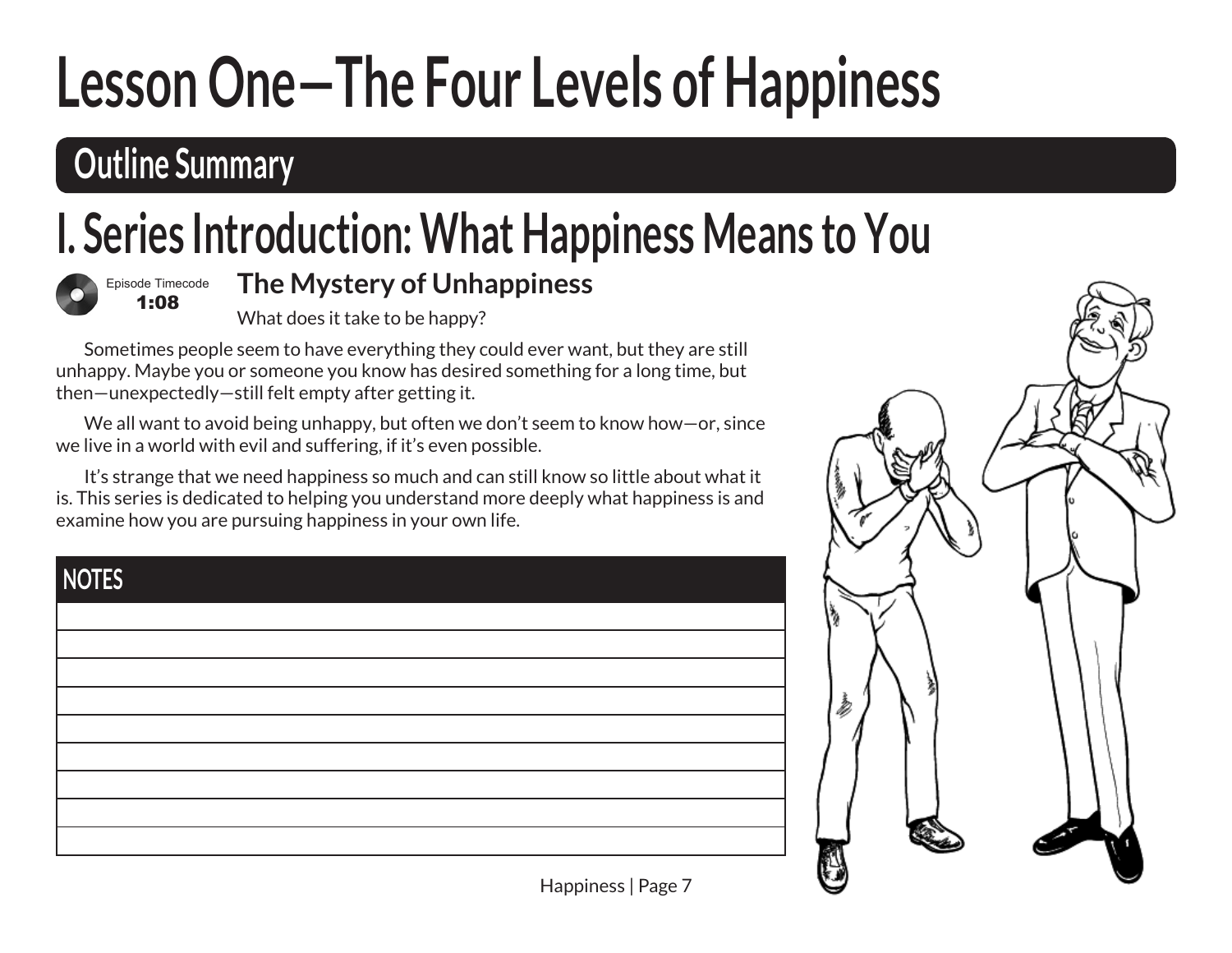

2:39

#### **NOTES The Importance of Happiness**

Even when we may not know how to find happiness, we know we need it.

Humankind has always been preoccupied with the search for happiness. From the beginning of history, virtually every philosopher from Plato and Aristotle to modern scientists such as Albert Einstein have held up happiness as one of the most important things that we can reflect on in life.

Why? Because everything else in our life depends on it. As Aristotle explains, "Happiness is the one thing you can choose for itself; everything else is chosen for the sake of happiness."



**Plato** (428–347 b.c.)

*Greek philosopher*

One of the earliest, most influential thinkers of Western Civilization, he founded one of its first schools, the Academy. His best-known works are his *Dialogues* and the *Republic*.



**Aristotle** (384–322 b.c.)

*Greek philosopher* 

A student of Plato, his many writings laid the foundation for subjects as varied as biology and theater, aesthetics and physics, ethics and linguistics. His study of happiness is found in the *Nichomachean Ethics*.

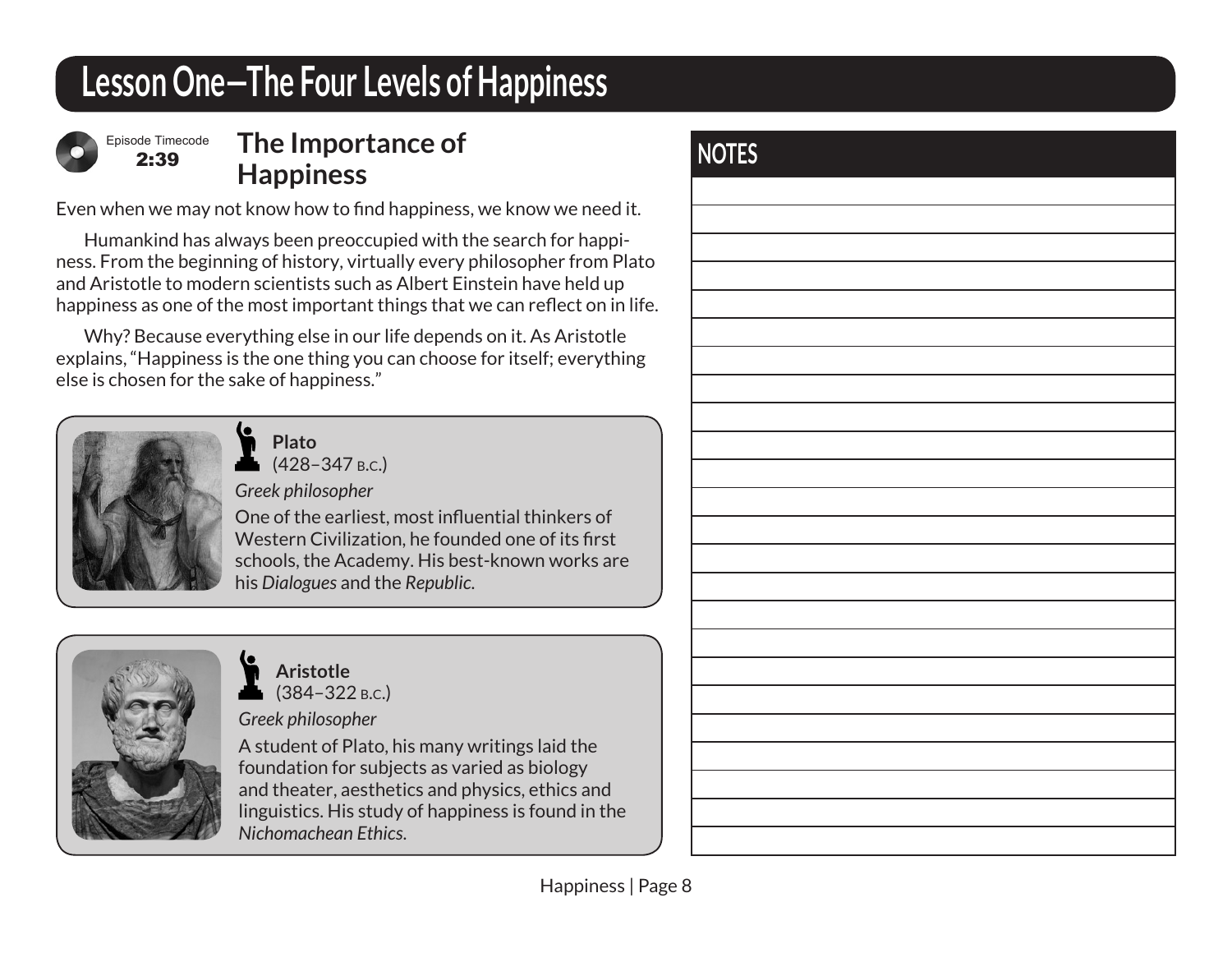

#### **Albert Einstein** (1879–1955)

*Groundbreaking 20th-century theorist and scientist* 

His investigations into the nature of the universe produced such landmarks as the theory of relativity and the theory of matter-energy equivalence (source of the famous equation  $E=mc^2$ ).



**NOTES**



#### PHILOSOPHY **(FROM GREEK, "LOVE OF WISDOM"):**

The study of the most fundamental realities, such as the meaning of existence and the nature of consciousness, by systematic thought.



#### PSYCHOLOGY **(FROM GREEK, "STUDY OF THE SOUL"):**

The science of the mind; investigating how the mind works and how to foster mental health.



#### ANTHROPOLOGY **(FROM GREEK, "STUDY OF MAN"):**

The study of human beings through science, history, and culture.

#### THEOLOGY **(FROM GREEK, "STUDY OF GOD"):**

The study of God and by extension the study of religious truths and supernatural realities (e.g., angels, Purgatory, the Incarnation).

"Happiness is the **one** thing you can choose for itself; **everything else** is chosen for the sake of happiness."

**—Aristotle,** *Nichomachean Ethics*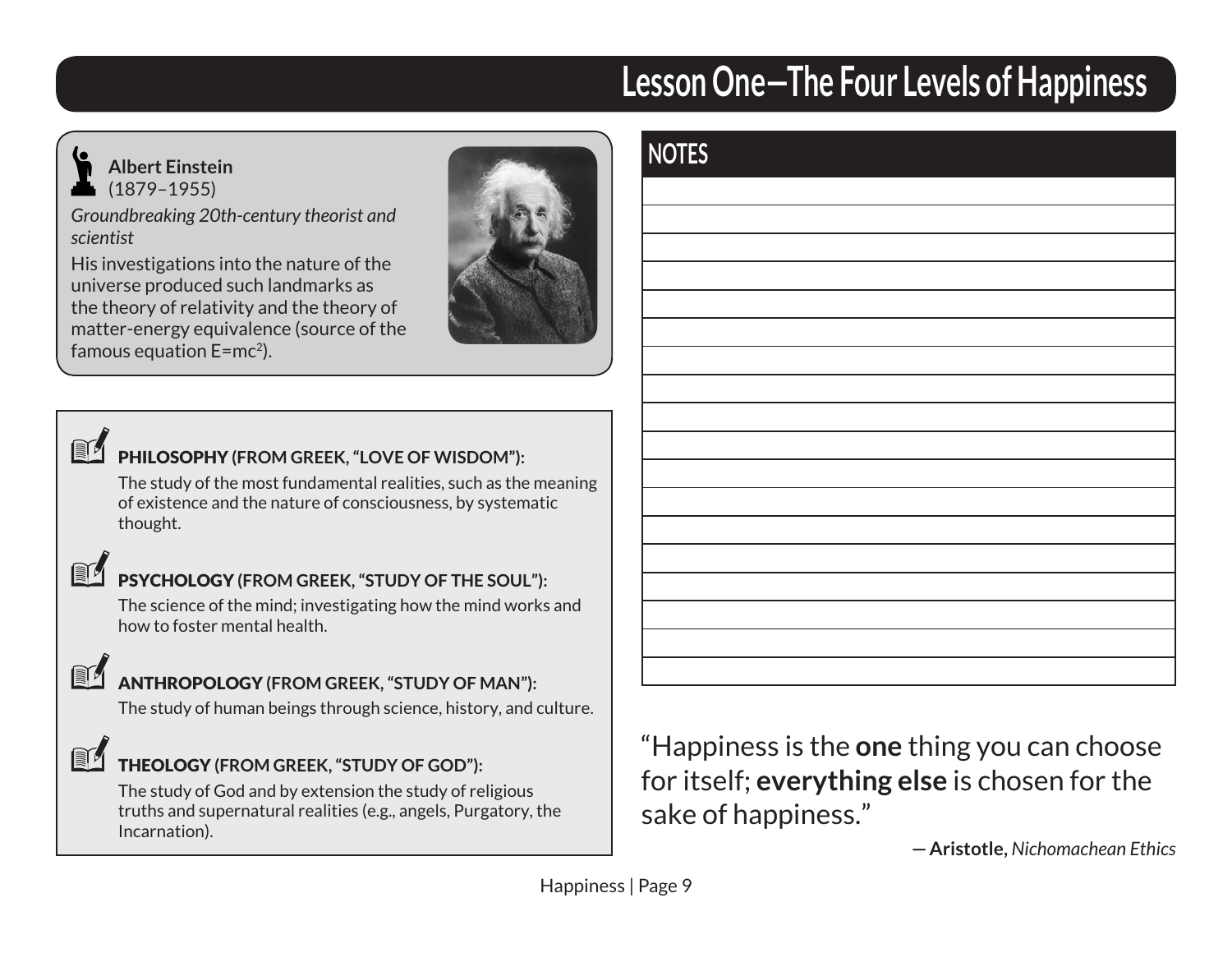## **Happiness and Life Goals NOTES**

Since happiness is the only thing chosen for itself, that means that our happiness will be the main goal that shapes every other decision in our life.

All of our life goals are steps to that ultimate destination. From whom we marry to what we eat for breakfast, every choice in our life is aiming at that one final result the happy version of you.



#### How Happiness Influences Our Life:

- What We Strive For
- The Friendships We Make
- The Careers We Pursue
- The Person We Marry
- The Legacy We Leave

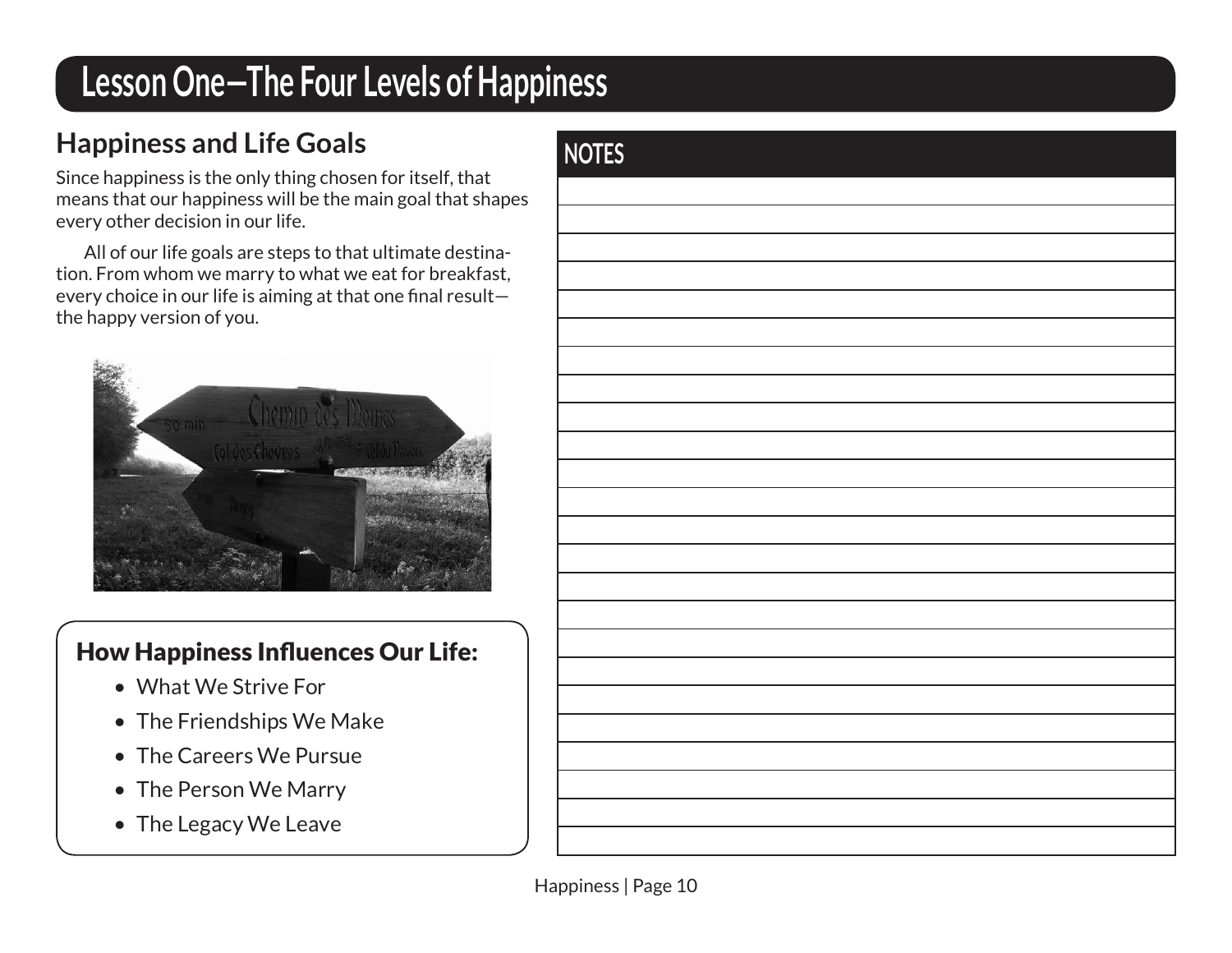# **II. Series Overview: The Four Levels of Happiness**

| <b>NOTES</b> |  |  |  |
|--------------|--|--|--|
|              |  |  |  |
|              |  |  |  |
|              |  |  |  |
|              |  |  |  |
|              |  |  |  |
|              |  |  |  |
|              |  |  |  |
|              |  |  |  |
|              |  |  |  |
|              |  |  |  |
|              |  |  |  |
|              |  |  |  |
|              |  |  |  |
|              |  |  |  |
|              |  |  |  |
|              |  |  |  |
|              |  |  |  |
|              |  |  |  |
|              |  |  |  |



#### **Level 1—Pleasure**



The first level is pleasure, which comes from external things. Many of these pleasures come from satisfying our physical needs such as food, clothing, or shelter, and they fade quickly once the need is met.

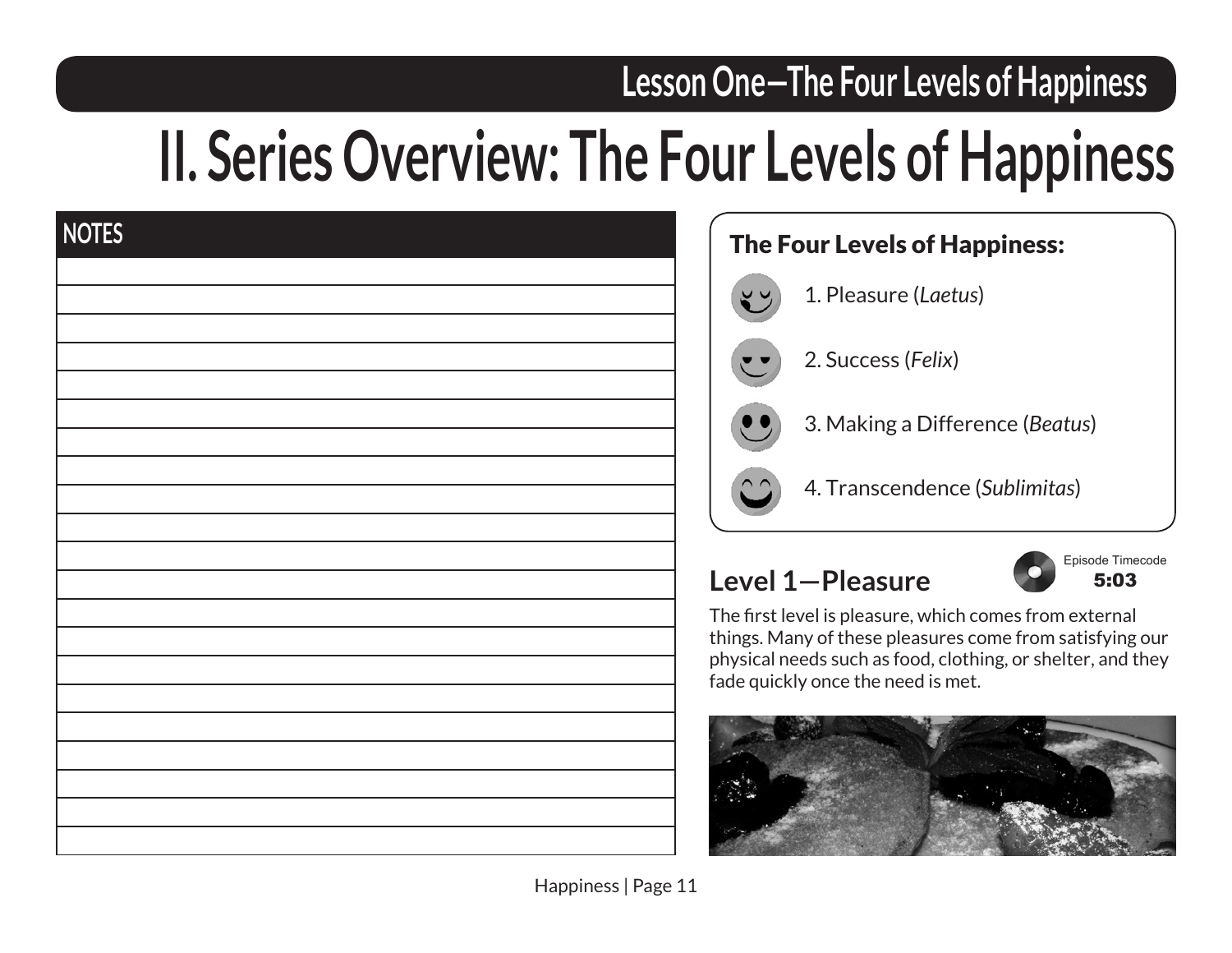#### **Level 2—Success**



The second level goes beyond the external senses to an internal sense of self. How do I measure up to others?



#### EGO-CENTRIC

Believing that everything in the outside world revolves around oneself. Ego-centric people do not recognize the importance, feelings, or perspectives of others.

#### **Ego-Comparative: Inner World vs. Outer World**

We are aware first of ourselves and then of the world around us.

Ego-comparative happiness is when we compare ourselves (*ego* = self) to others and judge that we are better.

#### **Achievement, Status, Popularity**

The main ways we can rank ourselves against other people are through these:

- **Achievements:** Harvard Graduate, State Wrestling Champ, Gold Medalist, Valedictorian, Academy Award Winner, Guiness World Record for Sweater-Knitting
- **Status:** Vice-President of a Fortune 500 Company, Head Cheerleader, Town Council, U.N. Council, Seat at the Cool Kids Table
- **Popularity:** Most Friends, Most Online "Friends", Starring Role in the Play

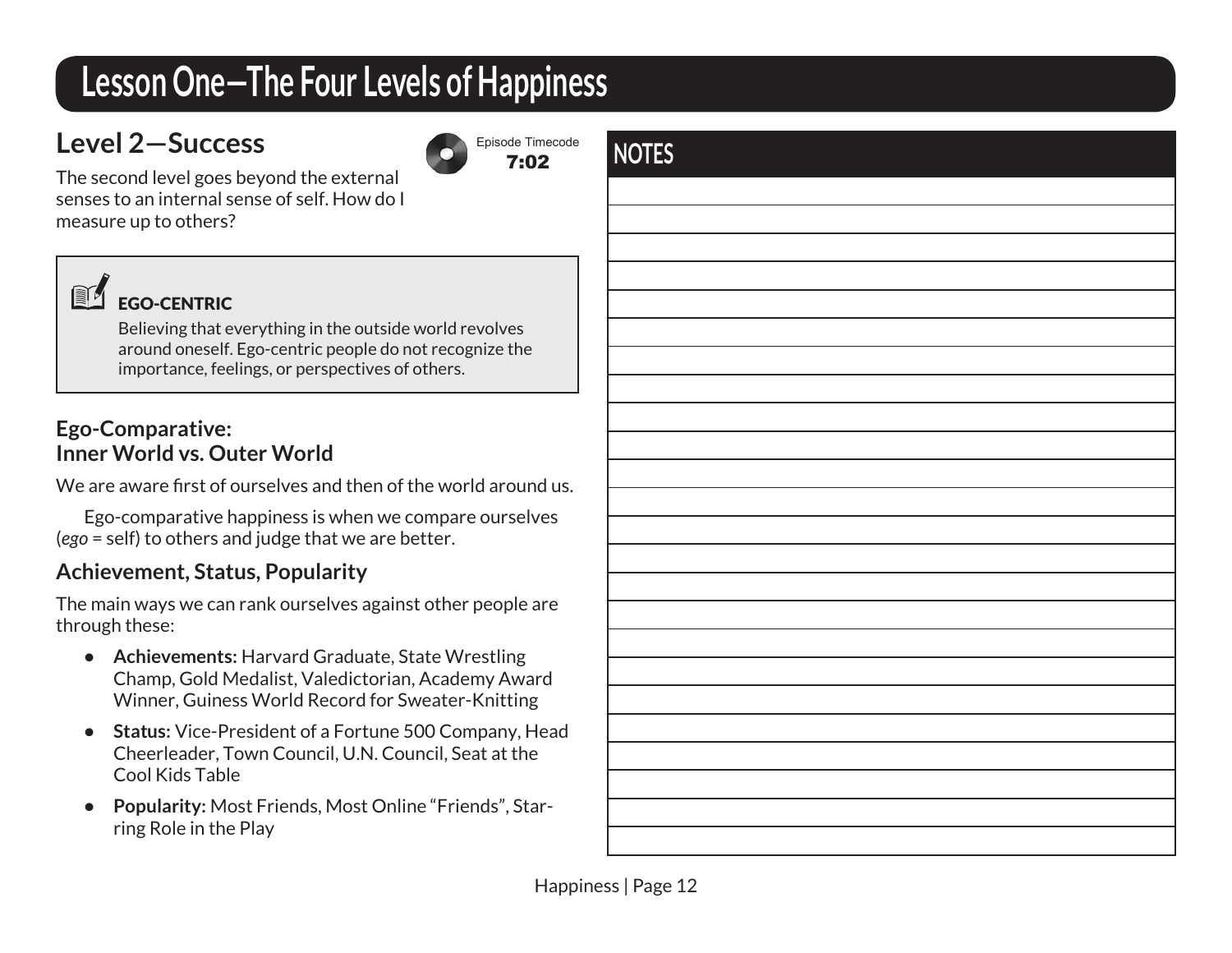# The Comparison Game



#### **Winners and Losers**

Comparisons with others means that for you to be a "winner" you need to be better than other people—who thus have to be "losers".

Many people who focus on comparisons will find themselves uncomfortably in the middle, better than some people but not as good as others.

Are they winners or losers, then?

| <b>NOTES</b> |
|--------------|
|              |
|              |
|              |
|              |
|              |
|              |
|              |
|              |
|              |
|              |
|              |
|              |
|              |
|              |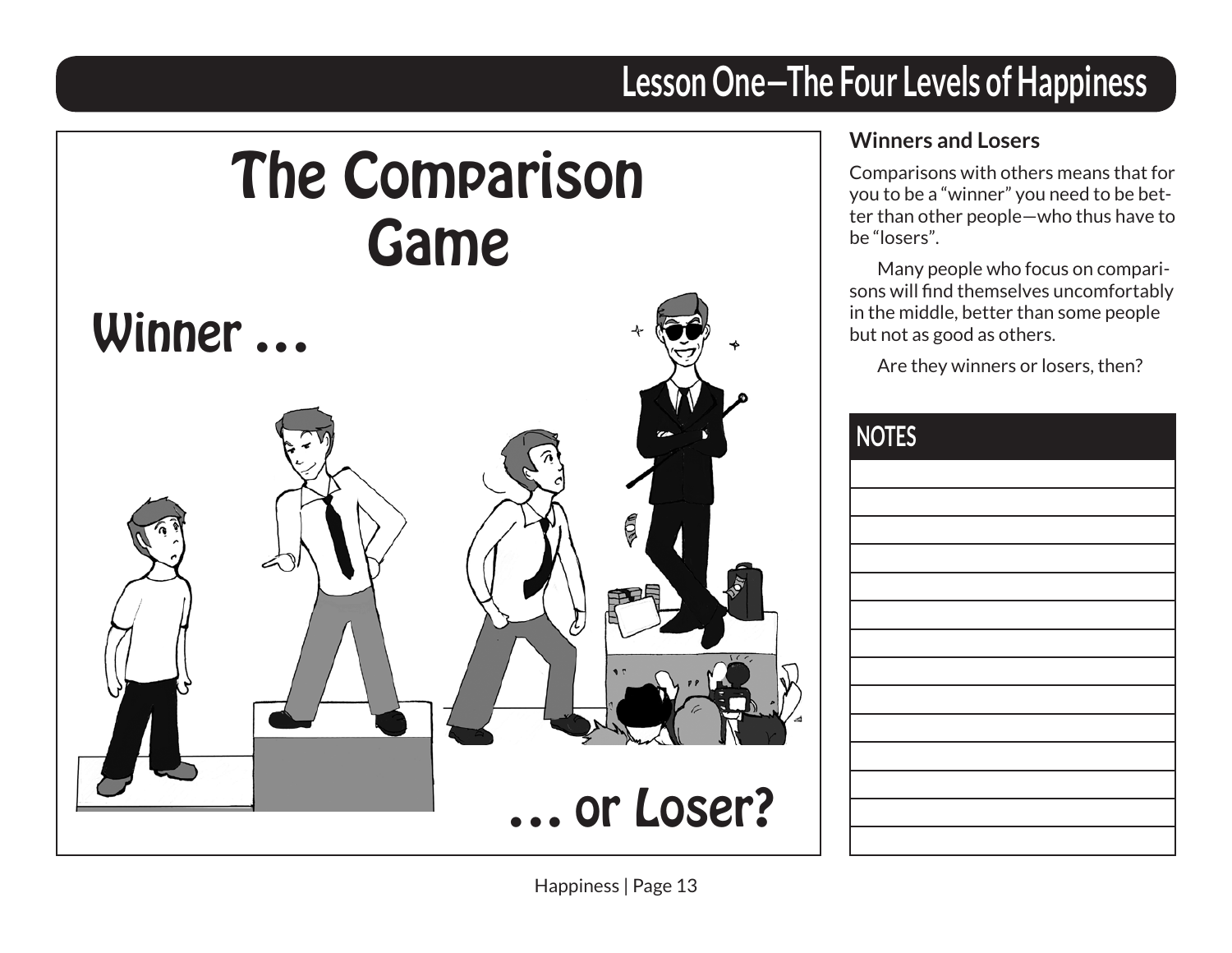#### **The Need for More—Competition and Unhappiness**

With so many people in the world, a need to exceed others can never be completed: you will always need to be more, and what you have will never be enough.

You can't enjoy being the best, since it's always threatened by fear that someone better could turn up. This is how many apparently successful people can be so unhappy and even self-destructive.

| NOTES |  |
|-------|--|
|       |  |
|       |  |
|       |  |
|       |  |
|       |  |
|       |  |
|       |  |
|       |  |
|       |  |
|       |  |
|       |  |
|       |  |

"The person who dies with the most toys, wins."

**—Popular expression of Level 2 focus**

Happiness | Page 14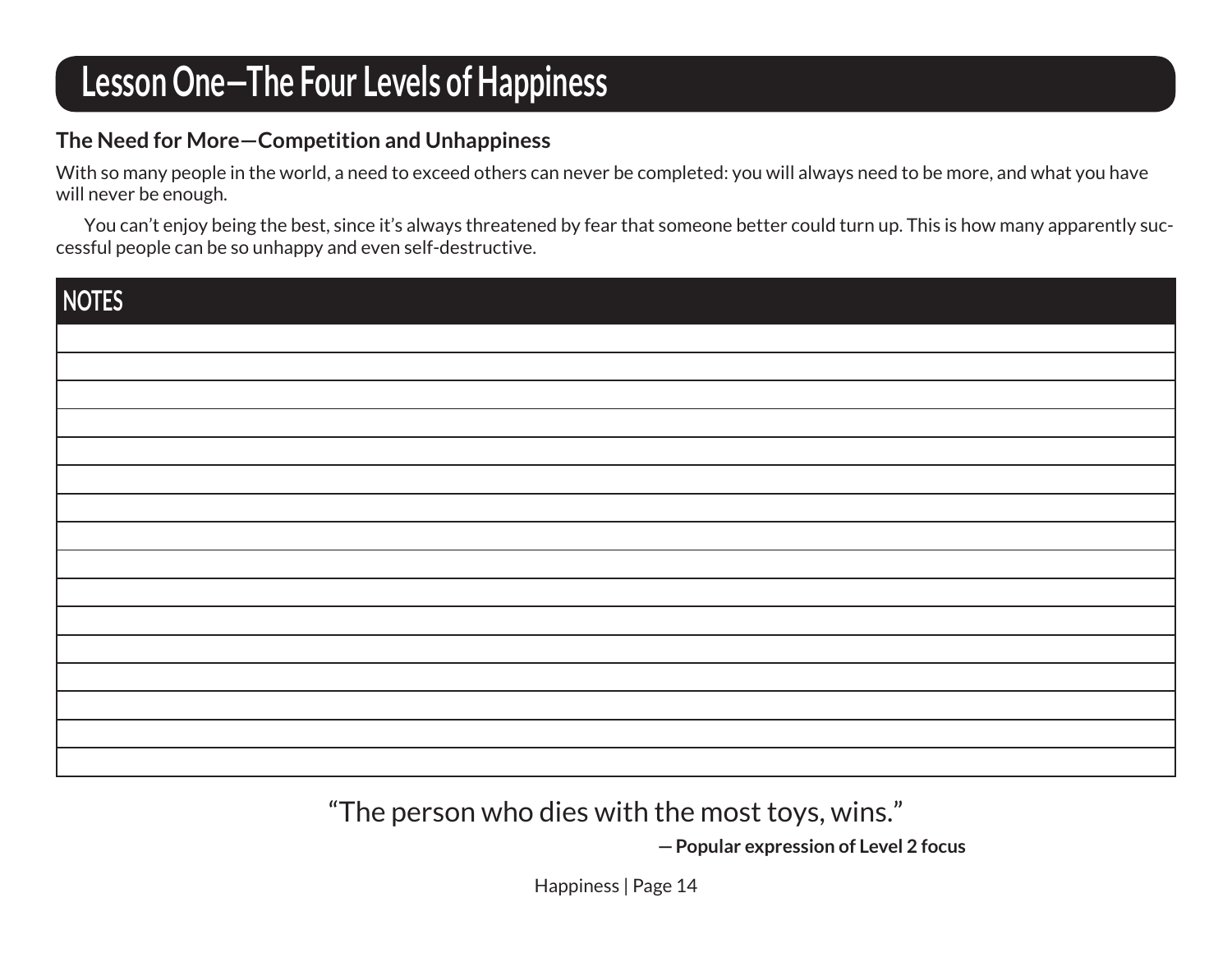#### **Level 3— Making a Difference**



The third level is based on our desire to contribute something to the world around us, for our lives to make a difference.

#### **Desire for Significance**

We want our lives to matter. Sometimes we feel this need the opposite way: we don't want our lives to be meaningless or insignificant.

We want to feel the world is better off because we were in it, and not that we made it worse.

#### The Sources of Contributive Happiness

- Doing
- "Being With"

#### **Contributive Happiness**

The desire for significance can be satisfied by doing things that contribute something to the world, and also by simply being with others in a meaningful and unselfish way.



#### CONTRIBUTIVE DRIVE

The natural drive each person has to make a difference in the world, to contribute to the well-being of others.

|    | NOTES |
|----|-------|
| ng |       |
|    |       |
|    |       |
| he |       |
|    |       |
|    |       |
|    |       |
|    |       |
|    |       |
|    |       |
|    |       |
|    |       |
|    |       |
|    |       |
|    |       |
|    |       |
|    |       |
|    |       |
|    |       |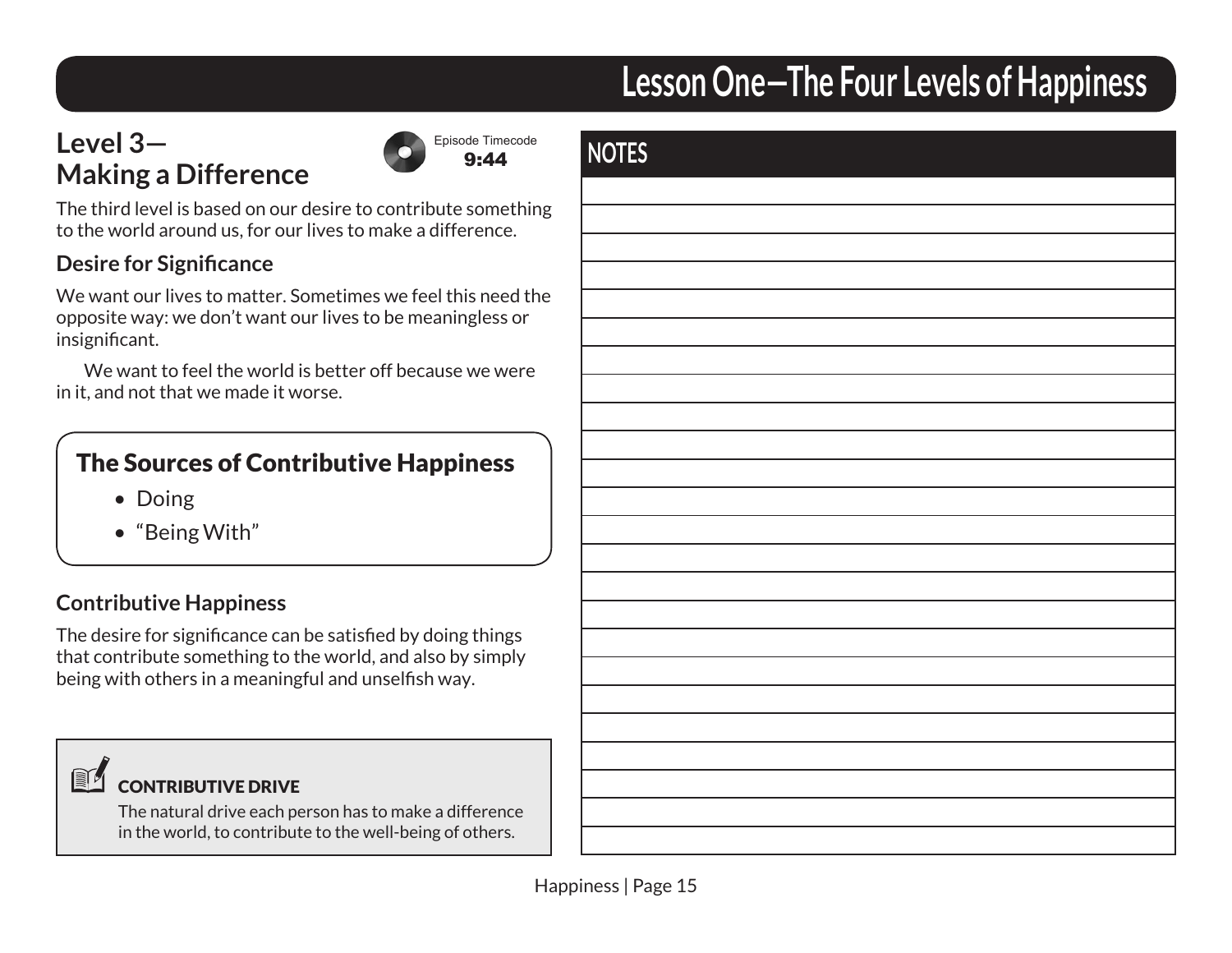"The true meaning of life is to be discovered **in the world** rather than **within man** or his own [mind], as though it were a closed system ...

The **more one forgets himself** by giving himself to a *cause to serve*  or another *person to love*—the **more human he is**."

**—Victor Frankl,** *Man's Search for Meaning*

#### **Not a Competition**

Bringing more goodness into the world is satisfying in itself, rather than for the success it brings.

Yet, people can sometimes turn this into a Comparison Game: "I did more good than you did, therefore my life is better than yours", which reintroduces Level 2 and all its insecurity.

| NOTES |
|-------|
|       |
|       |
|       |
|       |
|       |
|       |
|       |
|       |
|       |
|       |
|       |
|       |
|       |
|       |
|       |
|       |
|       |
|       |
|       |
|       |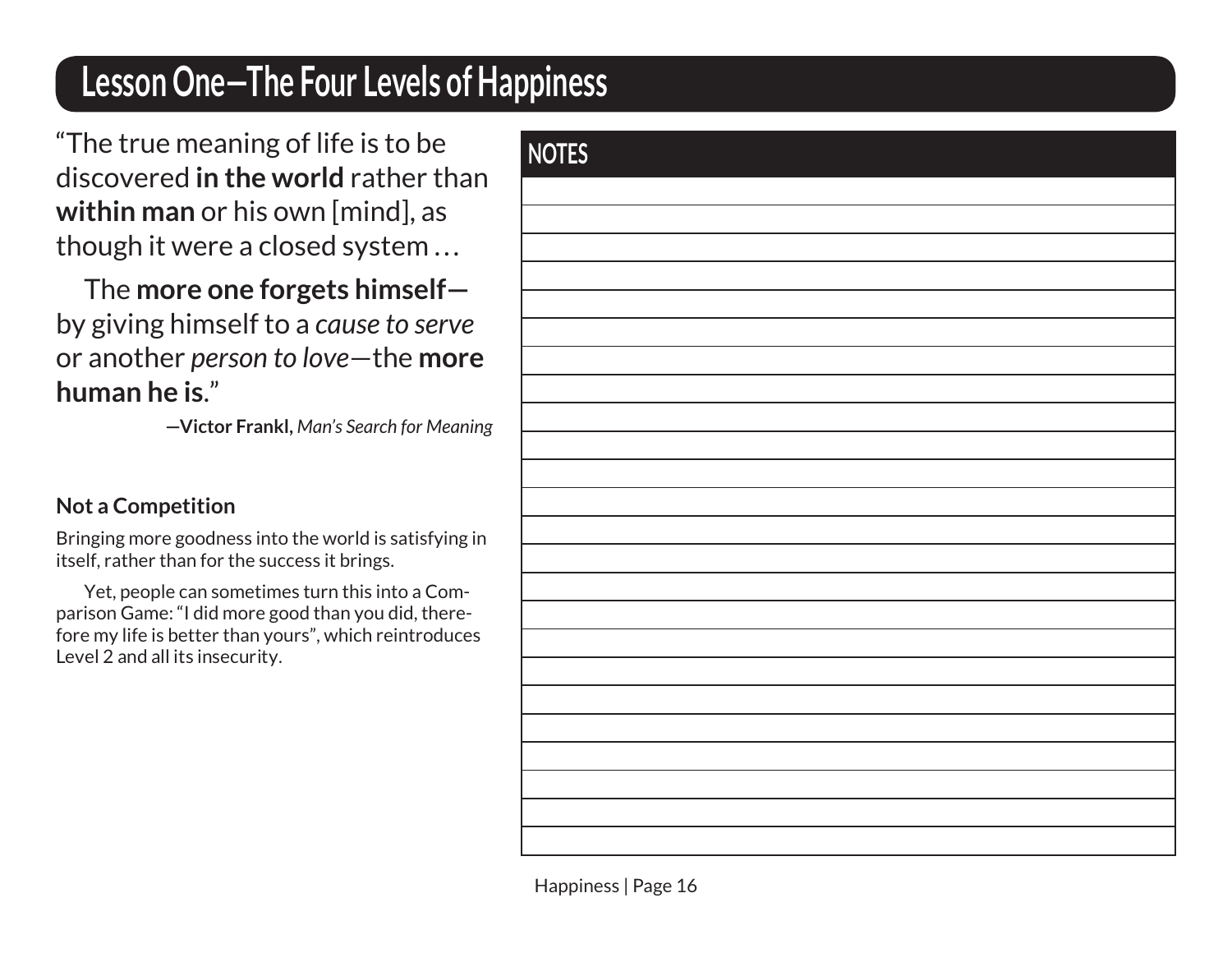#### **Giving Your Best vs. Being Better**

So how can Level 3 be different? Instead of asking, "Am I better than others?", the contributive drive in Level 3 makes us ask, "Did I use whatever I had to do as much good as I could?"

The happiness that comes from doing as much good with our lives as we can isn't threatened by whether others can do more or less.



#### *Psychiatrist and philosopher*

Best known for his 1946 book, *Man's Search for Meaning*, detailing his own experience in the Nazi concentration



camps and the search for purpose in existence even under the darkest conditions.

# **Lesson One—The Four Levels of Happiness**



#### **NOTES**

| <b>NUILS</b> |  |
|--------------|--|
|              |  |
|              |  |
|              |  |
|              |  |
|              |  |
|              |  |
|              |  |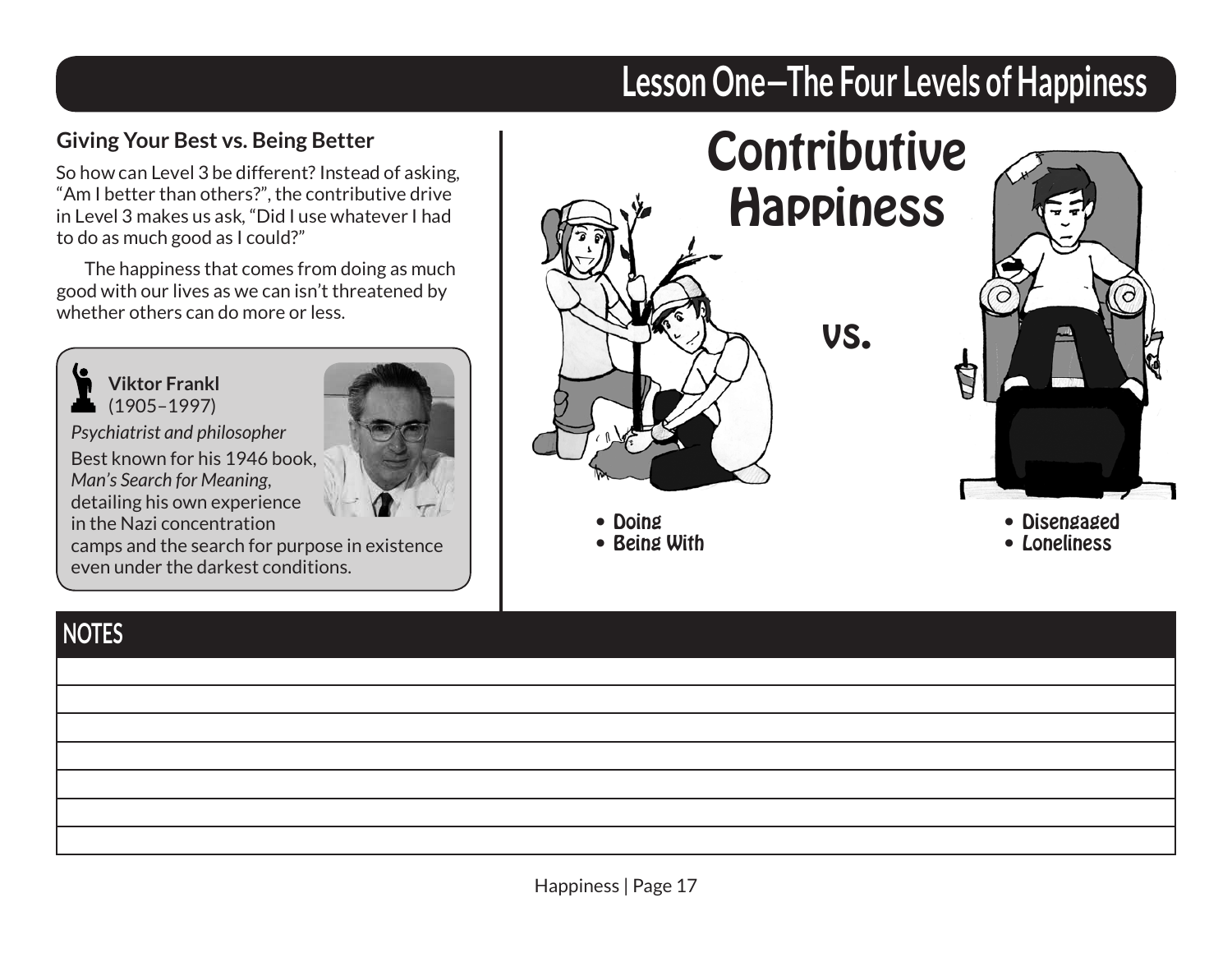#### **Level 4—Transcendence: Our Purpose Beyond the World**

Episode Timecode 13:53

Level 3 moves us to bring goodness into the world. Level 4 stirs us with the sense that we are destined for a goodness that goes beyond this world, that transcends it.

#### **The Heart's Desire Beyond the World.**

The stirring of the heart that we are destined for something more is found in art and literature throughout history.

An early famous instance is Saint Augustine's *Confessions*, written 1,600 years ago, which described his own journey toward happiness and stated that we have certain desires for perfect things that can't be satisfied by the imperfect things in our world.

#### **The Five Transcendent Desires**

From our earliest childhood, we have an instinctive desire for perfect truth, perfect love, perfect goodness or justice, perfect beauty, and perfect home.

When we see a beautiful face or flower fading with time, when we lose a friend or have to leave a home that has made us feel loved and secure—these imperfect experiences leave us with a desire for a perfect, unfailing kind of experience.

#### TRANSCENDENT DESIRES

Desires that are shared by everyone and, because they are so universal, rise above (or "transcend") the differences of culture, time, country, etc., that separate people.

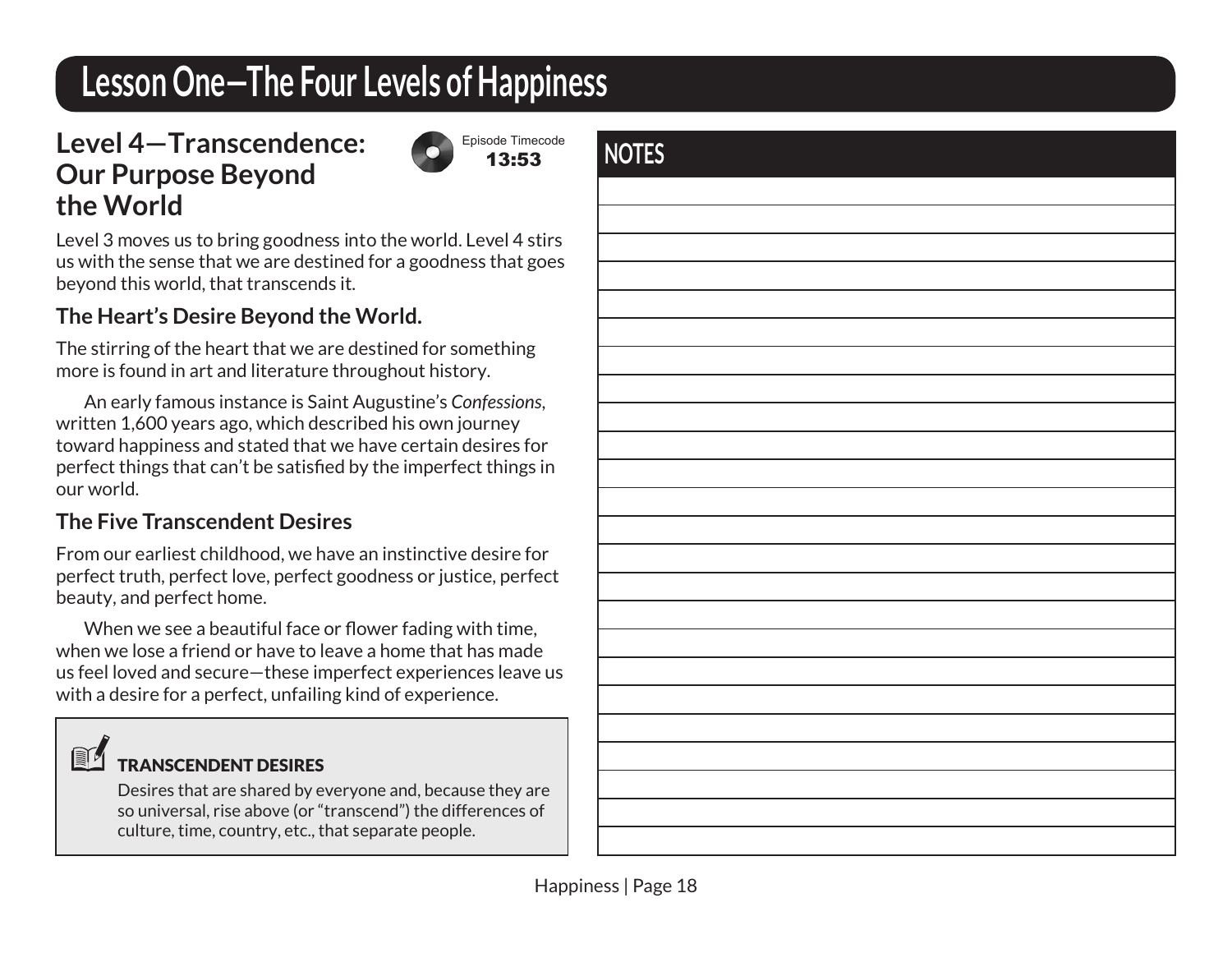# **NOTES**

# **Lesson One—The Four Levels of Happiness**

#### **The Quest for the Perfect**

The realization that everything in the world is imperfect, including ourselves, means that our quest for perfection must lead us somewhere outside of ourselves and even beyond the world.

This is what led Saint Augustine to pursue God, saying, "For Thou hast made us for Thyself, and our hearts are restless until they rest in Thee."



**Saint Augustine**  $(354 - 430)$ 

*Catholic bishop whose influential writings on theology earned him the title "Doctor of the Church"* 

He narrates his own conversion from a life of sin and pleasure to a life devoted to God in his *Confessions* (written in 398).

#### The Five Transcendent Desires

- Truth
- Love
- Goodness/Justice
- Beauty
- Home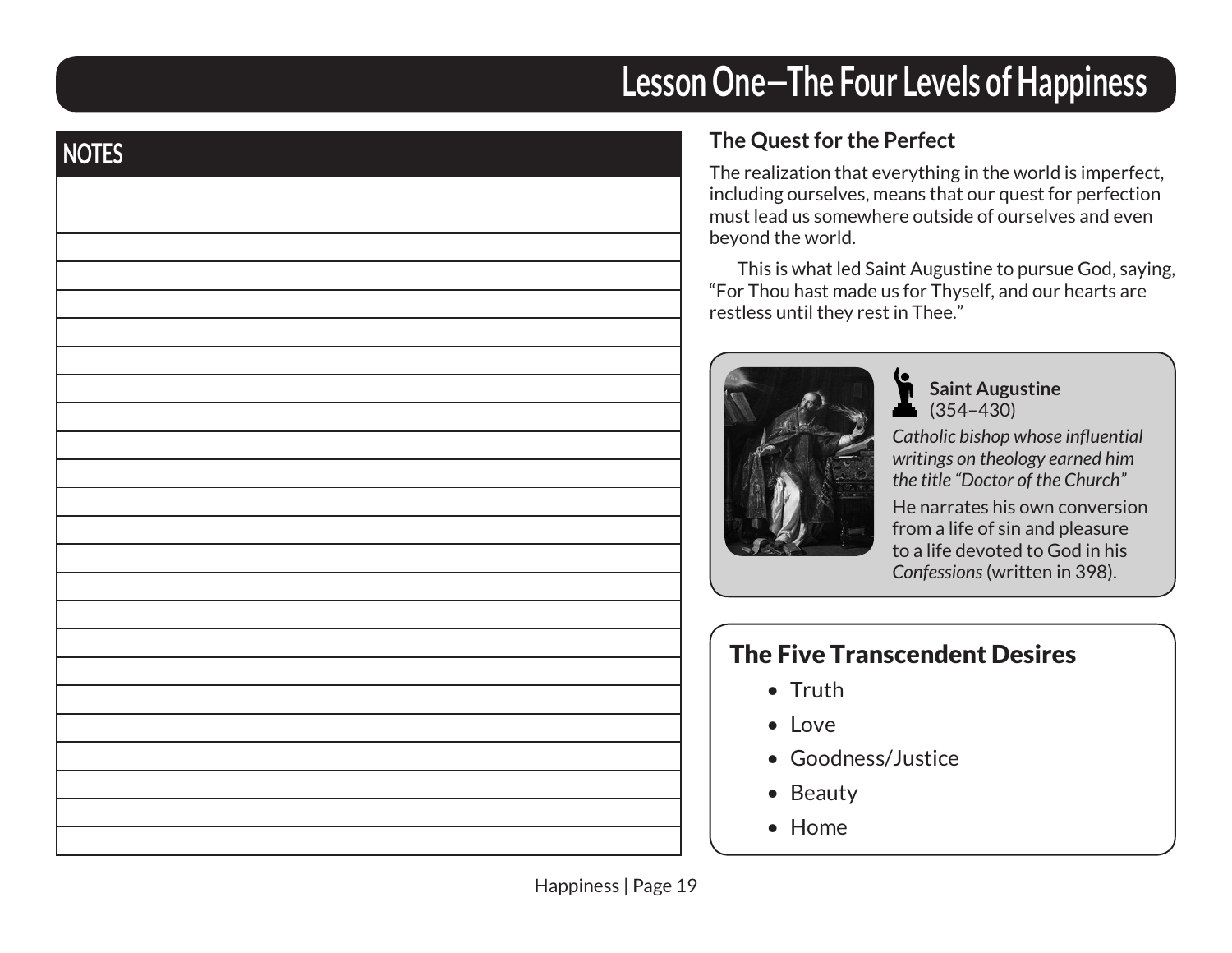#### **Invitation from God**

Saint Augustine's quotation illustrates that this desire for perfection comes from an awareness in our hearts that there is something greater out there, and the awareness moves us to seek it out.

He believed that this awareness itself comes from God, who is inviting us to find our transcendent purpose.



 $\mathbb{R}^n$ 

**TRINITY** 

The Christian teaching that there is only One God in Three Persons (Father, Son, and Holy Spirit). Most Christian faiths share this belief and regard it as a profound mystery.

#### SACRAMENTS **(FROM LATIN, "MADE HOLY")**

In the Catholic Church, the sacraments are visible rituals that are channels through which God confers his presence and his grace to people.

#### "For Thou hast made us for Thyself, and our hearts are **restless** until they **rest in Thee**."

**—Saint Augustine,** *The Confessions*

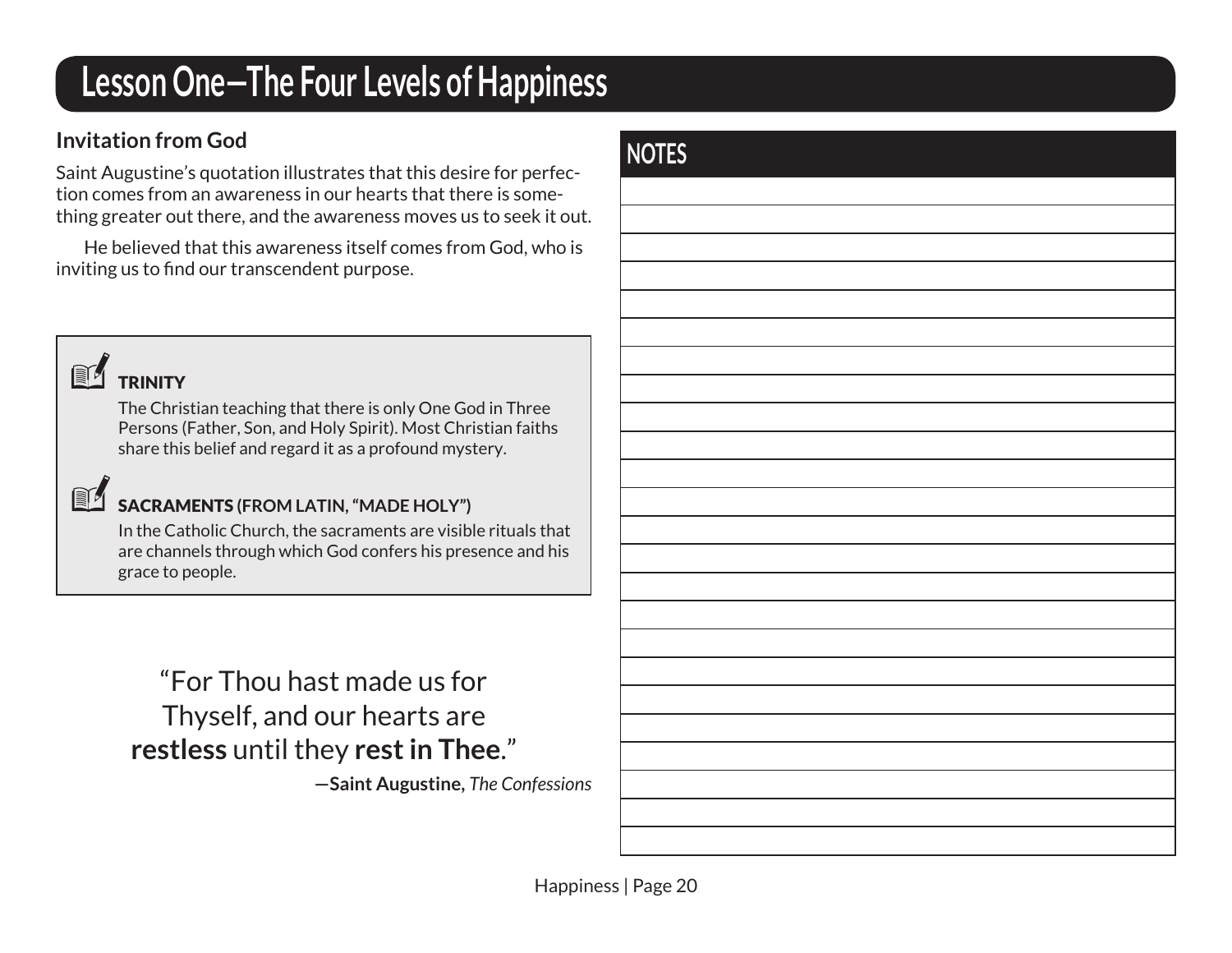# **NOTES III. Conclusion: Our Experience of Happiness**

#### **Do You Recognize the Four Levels of Happiness?**



When you think of your own idea of happiness, does it match up with something from one or more of the four levels?

Are the desires of each level familiar to you?

#### **How Have You Experienced Happiness in Your Own Life?**

Our English language uses one word for all of them, but understanding the distinctions between the four levels can transform how we look at our own experiences of happiness.

In future lessons we will explore how the different levels work together: sometimes we can encounter different levels of happiness in the same experience, and in other experiences we can find different levels giving us competing impulses.



**J.R.R. Tolkien** (1892–1973) *Linguist and author* His fantasies about Middle-Earth, including *The Lord of the Rings* and *The Hobbit*, depict ordinary people who are sent out into a



world full of extraordinary wonders and are caught up in epic moral conflicts.

**C.S. Lewis** (1898–1963) *Writer and scholar*

Famous both for his novels and for his nonfiction books on Christianity, he wrote



fiction that often deals with people encountering timeless spiritual truths in a world beyond our own, in fantasy (*The Chronicles of Narnia*) as well as in science fiction (*The Space Trilogy*).